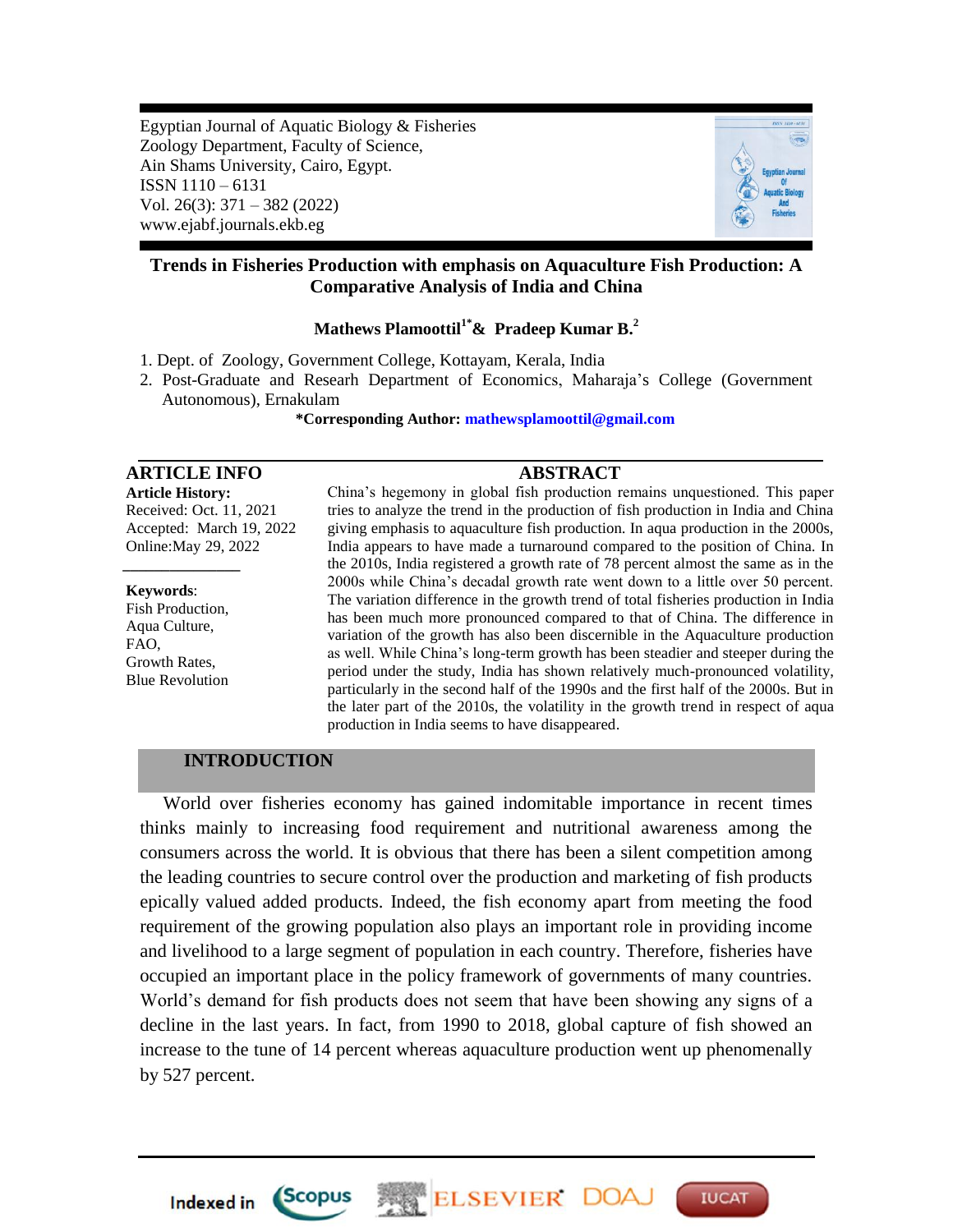In response to environmental changes, Fisheries sector has undergone revolutionary transformations in recent times in terms of sources of products, method of catching and value addition. Apart from the traditional sources of fish production viz. sea and inland fishing, aquaculture has also gained importance in recent years. In fact, it has been observed that in many countries particularly in emerging economies like China, the aquaculture has in fact exceeded the sea fisheries **(FAO, 2020).** The declining sea food wealth and the commensurate growth in the demand for fish products might have led to the increasing volume of aquaculture production in the world. It is estimated that world today produces more than 100 million tons of aquaculture fish, which was barely 17 million tons in 1990. Global fish production broadly covers fish from two sources: wild catch and aquaculture **(Ritchie, 2019).** It is interesting to note that global fish catch from wild sources has not shown any perceptible hike over the last years, while fish farming/fish production from aquaculture has grown exponentially, showing the unquestionable importance that aquaculture occupies in the global fish map. It has now been accepted that the increase in the percapita demand for fish products could be met only with the production from the source of aquaculture.

India and China are two dominant players in the realm of fisheries industry at the international level. China's is a key player in the production, consumption, and trade in fish food products **(FAO, 2018).** China has not only marched ahead of other comparable countries in the production of food stuffs, but in consumption of fish items, it has come to occupy an unquestionable place. According to the first seafood consumption footprint, China leads the world in fish consumption with 65 million tones, followed by European Union with 13 million tones, Japan with 7.4 million tones, and Indonesia with 7.3 million tones, and US with 7.1 million tones **(Club, 2018)**. Surprisingly, in consumption too, the difference between China and the second consuming country is quite interesting. It is estimated that by 2030, China is likely to enter into a scenario, where its seafood consumption outstrips its production **(Beatrice Crona, 2020)**. Studies have shown that China and India come first and second, respectively in the case of countries having the largest fish catch yield in the world **(Telegraph, 2021)**. China produces one third of the total global fish production. The main reason for the success of China in this field has been the continuous institutional support especially from the part of the government towards aquaculture fish production. It needs to be mentioned here that China has a fish production six times higher than that of India. The highest ranks that India and China occupy in global fish production become a matter of in-depth analysis, and in this study, an attempt has been made to analyze the trend in the production of fish production in both countries giving emphasis to aquaculture fish production. The paper is structured as follows: The foregoing session introduces the discussion point of the paper including the context in which the paper is intended to have been placed. The second session discusses available literature on the field. The third discussion presents data sources and the why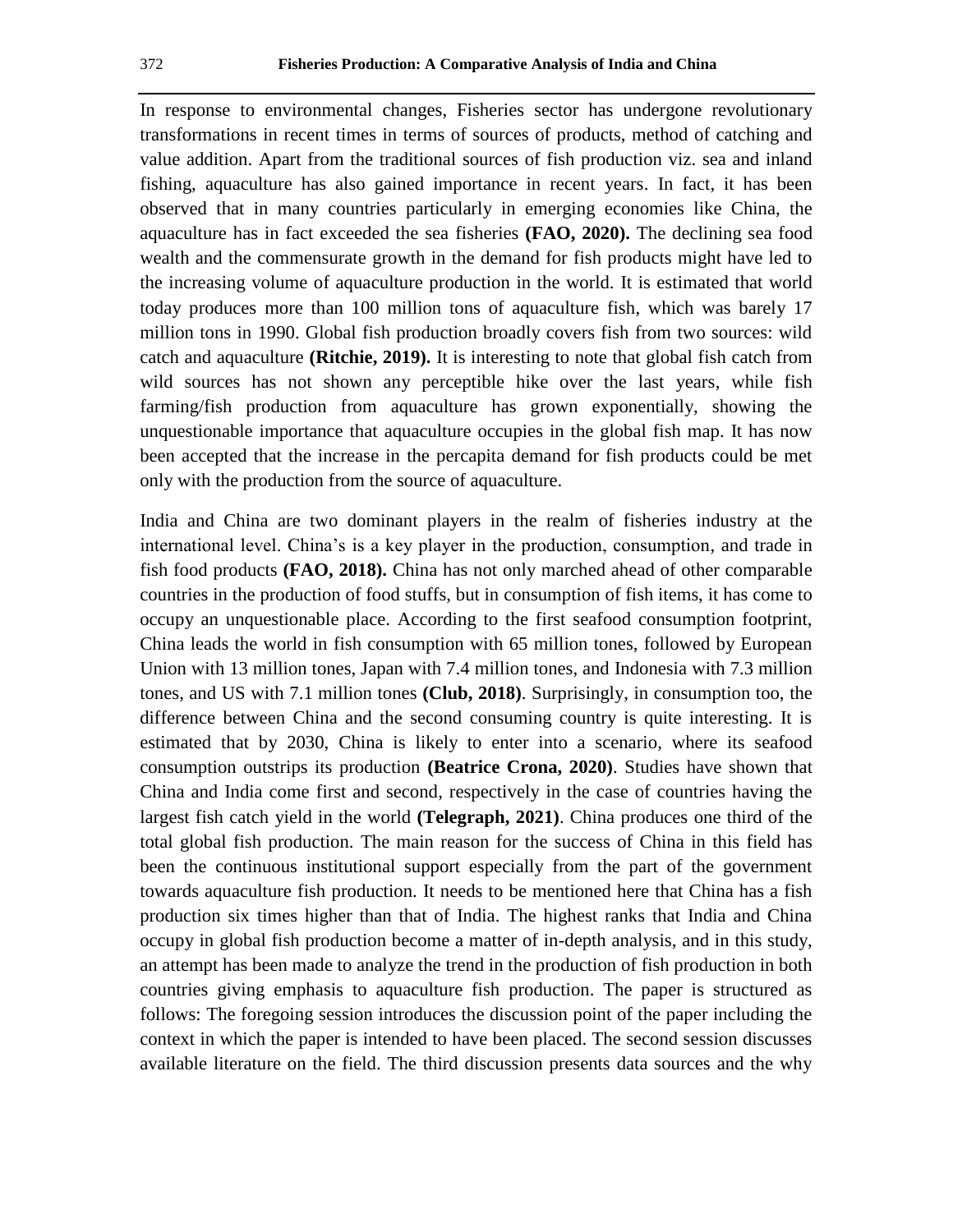such data is used for analysis. The penultimate session analyses the data and attempts to provide a brief discussion and the final session concludes with findings and suggestions.

### **A BRIEF REVIEW OF PREVIOUS STUDIES**

 At the outset, it would be imperative to note that fisheries do have a treasure of literature sourced from a large number of studies, touching upon many facets. Fisheries do not confine itself to the boundaries of zoological science, but transcends boundaries and aligns itself with subjects like economics and sociology. In a way, it could be said that fisheries as a domain possess all characteristics of being a superior subject of multidisciplinary status. Looking from this perspective, numerous studies could be found pertaining to the area of the focus of this paper, but given the scope of the paper, it would be worthwhile to throw light on some of the typical studies that have recently come up.

 Many comparative studies have come to the forefront on the subjects relating to the trend in fisheries production particularly aquaculture fisheries over the last years. One of such studies focuses on the aquaculture in Africa **(Adeleke** *et al***., 2017)** In this paper authors attempt to make a comparative analysis among Egypt, Nigeria, Uganda and South Africa. This study found a twenty fold increase in aquaculture production in the region, and observed that most of this increase in production owed to inland freshwater systems, ponds and tanks.

Yan & Gao presented the status and development of China's fisheries in the 12<sup>th</sup> fiveyear period using data from FAO. The study found that China's aquatic products accounted for more than 35% of global aquatic production while its aquaculture products accounted for more than 60% of global aquaculture production **(Yan & Gao, 1996).**

 One remarkable study **( Zheng** *et al***., 2020)** tracked the historical account of China's fishery insurance since 1982. Generally, the China's fishery insurance program has evolved through three stages: commercial fishery insurance (before 1994), fishery mutual insurance (1994–2008) and policy fishery insurance (2008-present).

 **Ayyappan & Krishnan (2004)** studied the challenges facing fisheries development in India and found that Non-governmental agencies have been in the forefront to exploit the scope of fisheries as a provider of income and employment.

### **DATA SOURCE**

 Only time serious data from the World Bank have been used in the present study. Simple statistical tools like average, trend and ratio have been used for the analysis.

#### **DISCUSSION**

 As said at the outset, this paper looks into the trends in fish production with special emphasis on aquaculture fish production in both China and India, the two leading Asian nations with highest number of population and of course the promising markets in the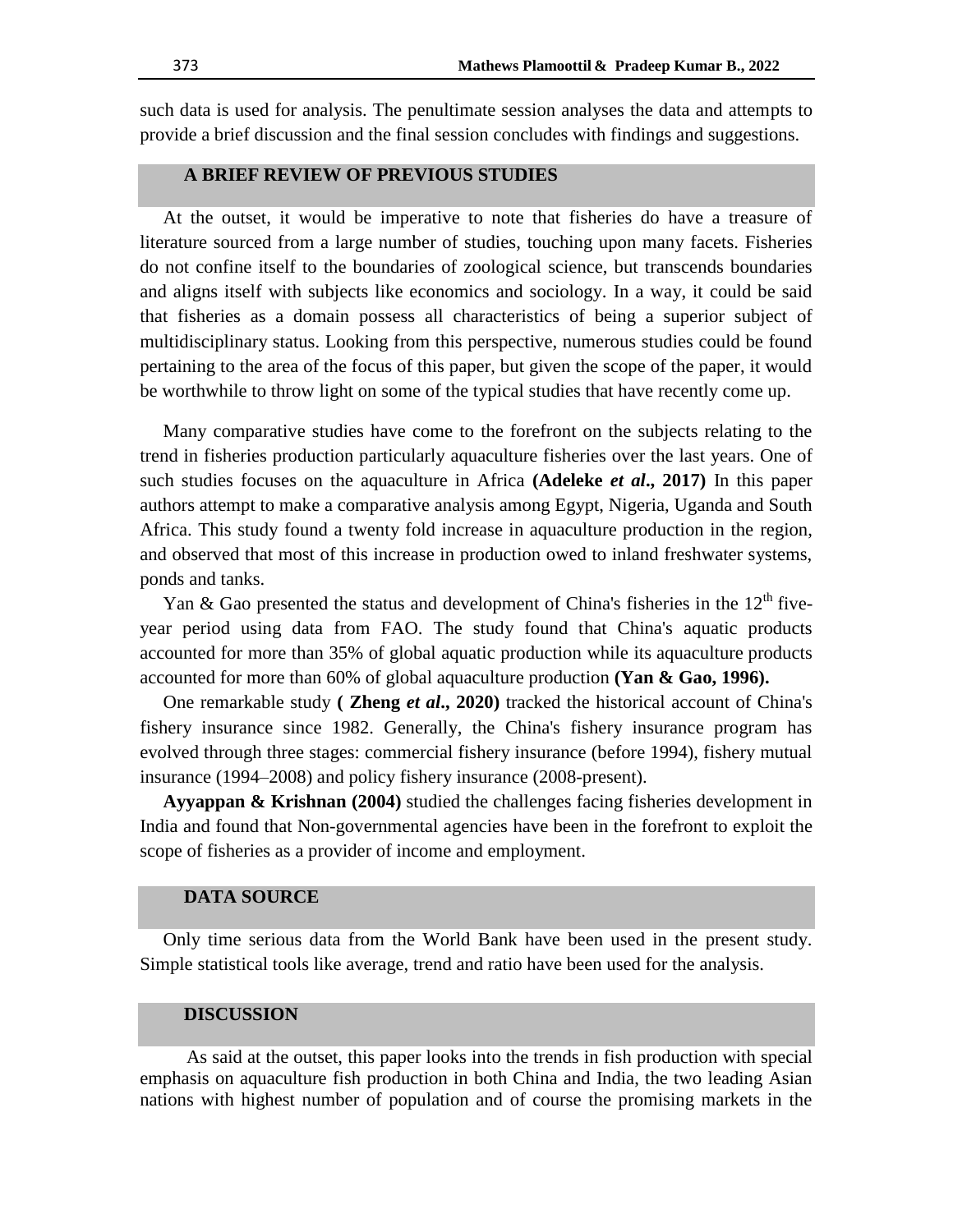world. First, we consider the trend in overall fish production by focusing only on the volume of production measured in Metric Tons. It is quite undeniable that during the period 1960 to 2018, the volume of fish production in China had been pretty higher than that of India. For instance in 1960 China produced 3173600 Metric tons of fish, whereas India just produced only 1161400 Metric tons, almost one by third of what China produced (Fig. 1). Interestingly, 1960s was a turbulent decade for the Chinese economy **(Yan & Gao, 1996).** On the other hand, India had stepped into certain overhauling of economic system mainly by ushering in Green Revolution, leading to quantum jump in agricultural production. Yet, China had made leaps in the production of fish for which many reasons might be attributable. But, it is curious to note that the difference in food production between leading Asian economies has got widened since the beginning of 1980s. In 1980, China had to its credit around 6252312 Metric tons of fish production whereas India had just 2445337 Metric tons. Further in 2000, 44573574 metric tons of fish products were produced by China while India could just produce 5668958 tons of fish output. This increasing difference between China and India in respect of fish production might not be surprising given the difference in the GDP of both countries. As the figure shows in 1980s, 1990s and 2000s, India appeared to be nowhere comparing China in the case of total fish production. Unsurprisingly in 2018, it could be noticed that China's fish production stood at 80966370 metric tons while India had to contend with a much less volume of just 12414190 metric tons.



**Figure 1.** Total Fisheries Production in MT in China and India: A Comparison

 The differences and changes in fish production in both countries could be made more comprehensible by looking at the average decadal trend (Table 1). In 1960s, the average fish production in China stood at 3579820MT whereas in in India it was just 1269320 MT. But by 1970s, fish production in China picked up to 5392588 MT while in India it went up to 2088028 MT (Fig. 2). This quantum jump that India had made in fish production compared to China owed much to the increasing importance that India had been attaching to the agriculture sector including fisheries under the much proclaimed Green Revolution. India adopted Blue Revolution in the  $7<sup>th</sup>$  Five year Plan (1985-1990) which accounted for sustaining the remarkably highest growth in both inland and marine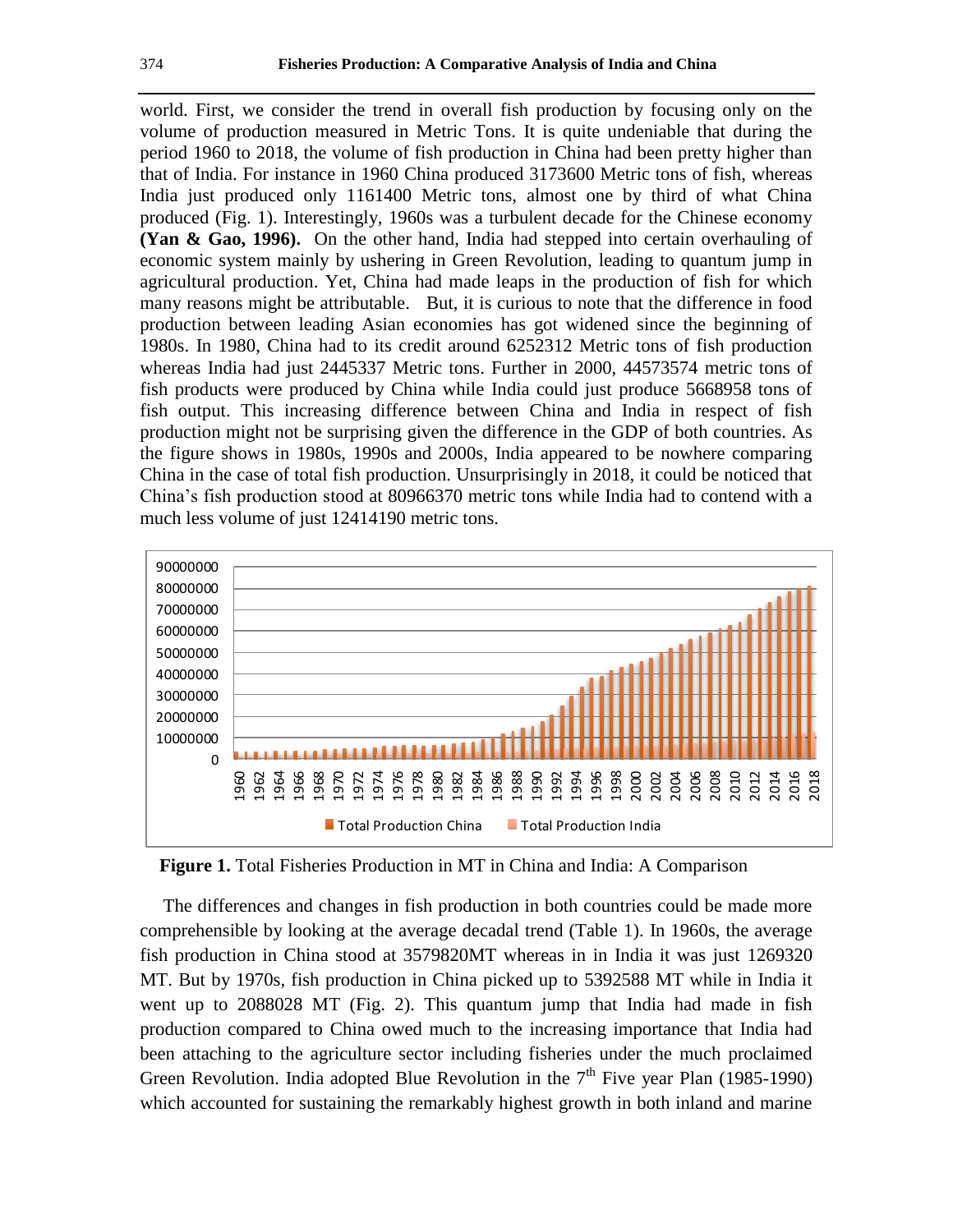fish production in 1980s as well. Further, it is interesting to observe that 1990s registered a 50.64 percent growth rate in fish production in India while China made only 64.50 percent growth rate. Nonetheless, in absolute size, China's average production went up to 4976466 MT while India's stood at just 630712 MT in 1980s. In China, the real twist in fish production took place in 1990s when it registered a record decadal growth of over 221 per cent while India's growth rate plummeted to the level of 71 per cent. In 2000s, China witnessed a fall in the growth rate of fish production from 221 percent in 1990 to 74 percent while India also made downhill ride from 71 percent in 1990s to just 36 percent in 2000s. Absolutely speaking, Chinas fish production stood at 37859689 MT and India recorded production to the tune of 2829923 MT. When it comes to 2010s, India appears to have made a turnaround compared to the growth rate of China. It is obvious that in 2010s, India registered a growth rate of 50 percent 14 percent up from the figure in 2000s while China's decadal growth rate went down further to a little over 38.5percent (Fig. 2). In short, although Chinas has had a little edge over India in the fish production during the period 1960-2018, India has made remarkable accomplishment over China in recent times.

| <b>Decades</b> | <b>China</b> | India     |
|----------------|--------------|-----------|
| 1960s          | 3,579,820    | 1,269,320 |
| 1970s          | 5,392,588    | 2,088,028 |
| 1980s          | 9,363,420    | 2,840,653 |
| 1990s          | 30,127,677   | 4,864,326 |
| <b>2000s</b>   | 52,669,072   | 6,652,748 |
| <b>2010s</b>   | 72,709,608   | 9,990,979 |

**Table 1** Total Fish Production in India and China: A Decadal Trend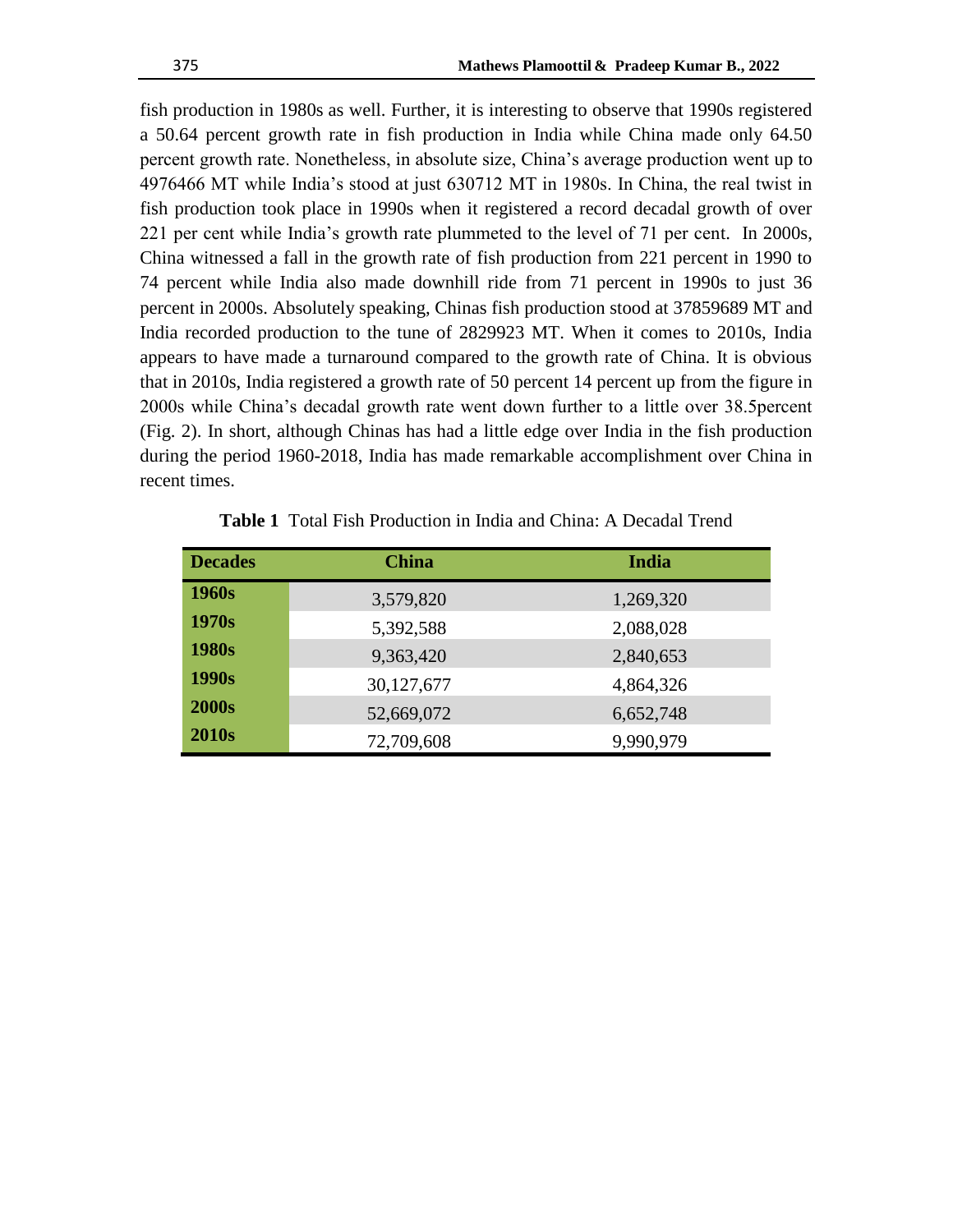

**Figure 2.** Decadal Growth Rate in Total Fish Production in China and India

### **Trends in Aquaculture Fish Production in India and China**

The aquatic fish production has become popular in both India and China. Both countries have made enviable rapid strides over the last years in the field of aquaculture. The growing demand of fish products and the inability of marine fish catch to meet it; the increasing interests of people in inland and farm fish production, the favorable policy changes have all in fact given a fillip to the progress of aquatic fish production in both countries. India became the second largest country producing aquatic fish in the world **(Gopakumar, 2003).** The share of aquatic sources of fish production in total production went up from 46 percent in India to nearly 85 percent, pointing towards the indomitable importance that aquatic fish production has received in the country. The same is the story of China as well. It is interesting to note that in China "fisheries are known as "Capture and Aquaculture Industries", and it is regarded as an ancient business of the Chinese people **(Zhao & Shen, 2016).**

 For a quick understanding of the difference in aquaculture fish production in China and India, now we turn to analyze the decadal growth rate in both countries (Table 2). In 1960s, the average aqua fish production in China stood at 1096768MT while in in India it was just 72491 MT. But by 1970s, fish production in China picked up to 2199909MT while in India it went up to 211755 MT. It could be observed that 1990s registered a 197 percent growth rate in aquaculture production in India while China made only 126 percent growth rate (Fig. 3). In 1990s China registered a record decadal growth of over 273 per cent while India's growth rate came down to the level of 152 per cent, down from 197 percent decadal growth rate in 1980s. In 2000s, China witnessed a fall in the growth rate of fish production from 273 percent in 1990 to 103 percent while India also made downhill ride from 152 percent in 1990s to just 78 percent in 2000s. Obviously, Chinas fish production stood at 37859689 MT and India recorded production to the tune of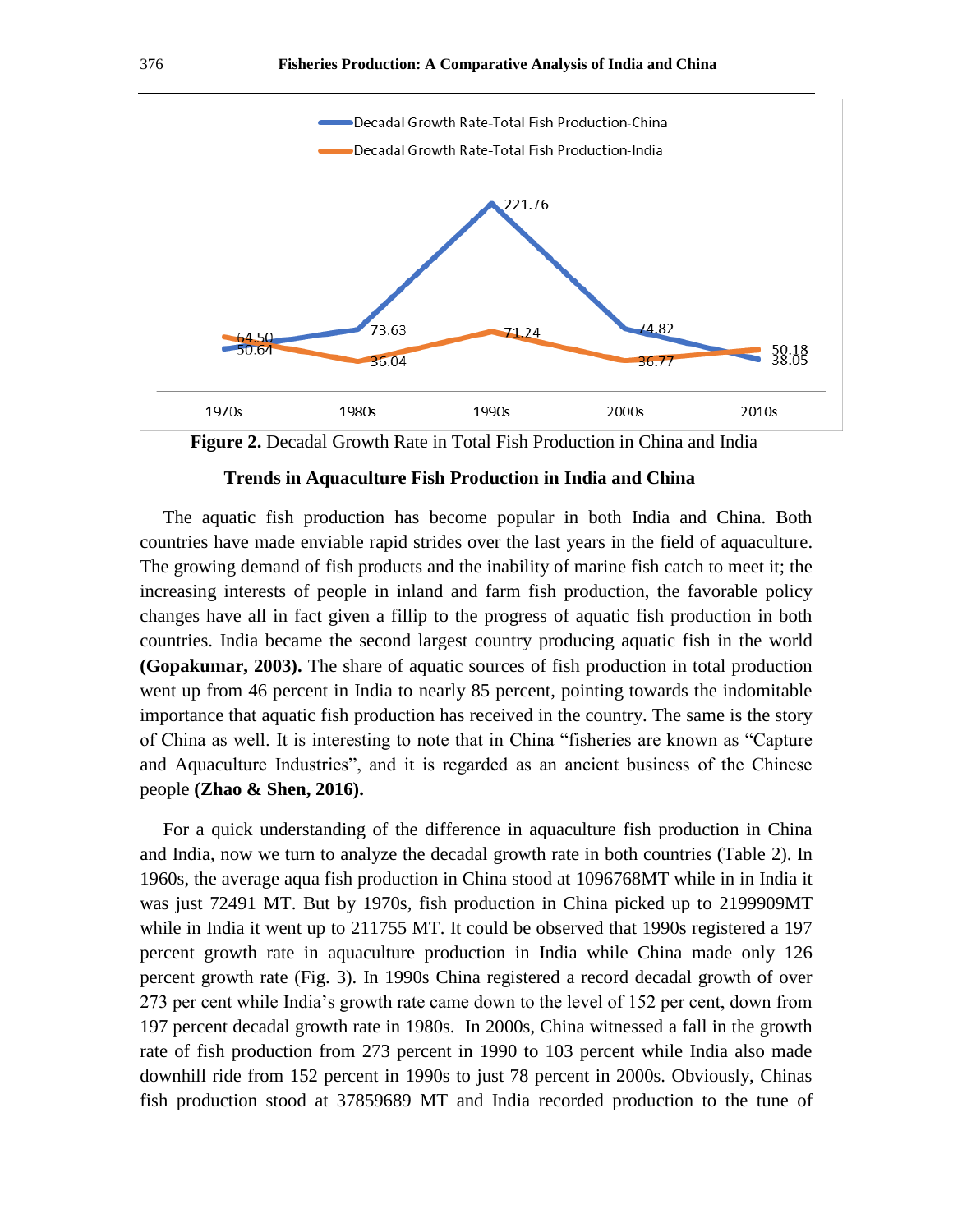2829923 MT. When it comes to 2010s, in aqua production India appears to have made a turnaround relative to the growth rate of China. It is obvious that in 2010s, India registered a growth rate of 78 percent almost the same as in 2000s while China's decadal growth rate went down further to a little over 50 percent (Fig. 3).

| <b>Decades</b>    | <b>China</b> | India      |
|-------------------|--------------|------------|
| 1960s             | 1,096,768    | 72,491     |
| 1970s             | 2,199,909    | 2, 11, 755 |
| 1980s             | 4,976,466    | 6,30,712   |
| 1990 <sub>s</sub> | 18,574,702   | 1,589,924  |
| <b>2000s</b>      | 37,859,689   | 2,829,923  |
| <b>2010s</b>      | 57,061,151   | 5,038,997  |

**Table 2** Aquaculture Fish Production in India and China: A Decadal Trend





 Turning to the growth trend-year wise in aquatic fish production in China, it is obvious that the growth rate had been slow during the early period from 1960 to 1980 (Table 3). Thereafter, it has starting gaining momentum, and of course, according to the latest information, China has become the world leader in it(Fig. 4). It is fascinating to note that since 1980 China has registered a steady and continuously increasing trend in the production of Aquatic fish.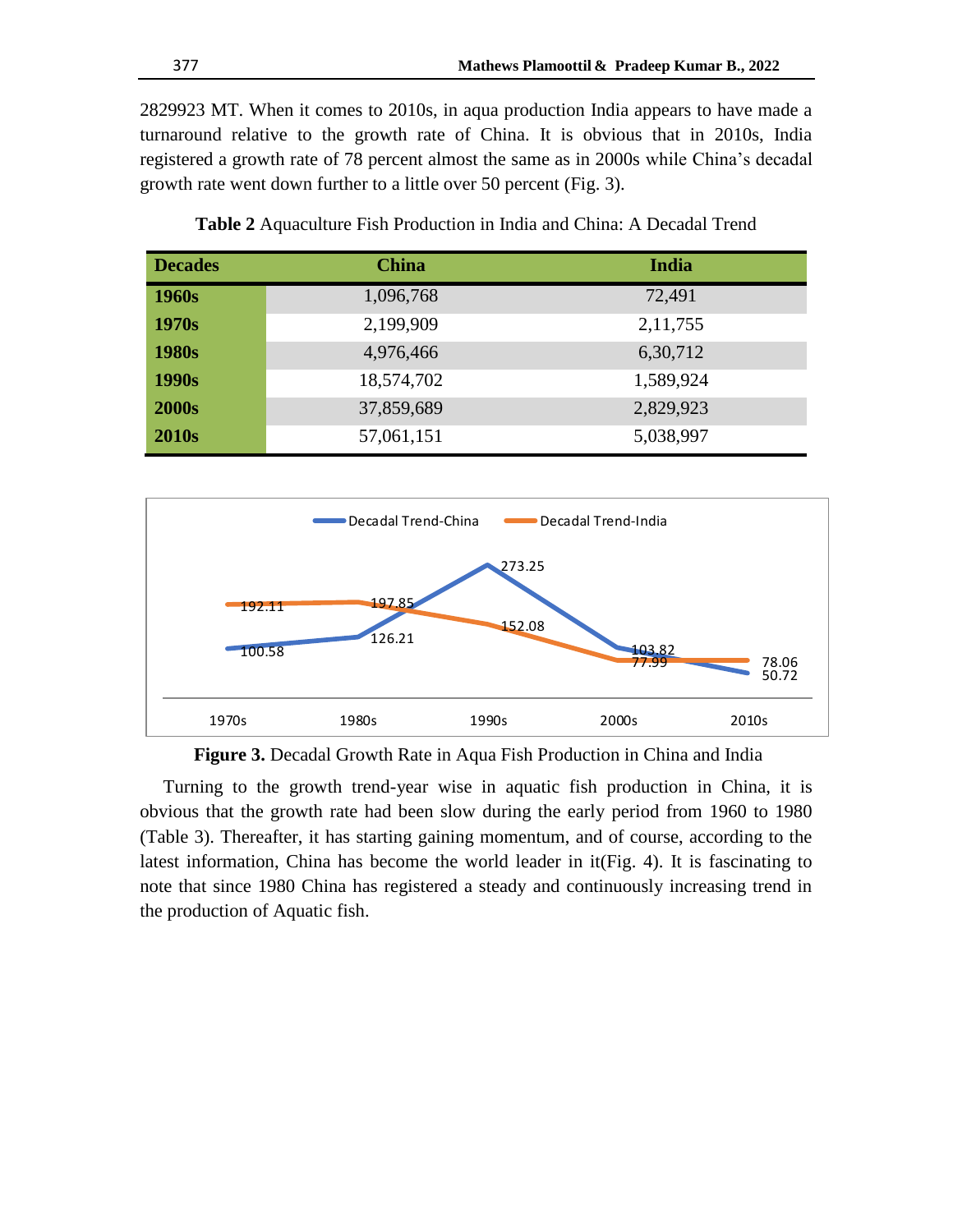

 **Figure 4**. China (Aqua Production in MT)

 Coming to the case of India, it would be interesting to observe that although India has started recording an increasing trend in Aqua fish production since 1974, there has been volatility in its growth rate (Fig. 5). Nonetheless, overall trend has still been that of increasing one for India as well. In fact, there is little surprising in it as China and India have been the global leaders with first and second position respectively in the realm of aqua fish production.



**Figure 5** India (Aqua Production in MT)

 The difference in variation in the growth trend of total fisheries production in India has been much more pronounced compared to that of China. It could be observed that from mid 1980s to mid-1990s, China exhibited a relatively stable and continuous jump in fisheries production whereas India showed much variation in the long term trend. Further, it is worthwhile to note that the variation in the growth trend has been there in India ever since 1960, the starting period of the present study (Fig. 6). In fact, the variation in growth has intensified in recent times albeit the existence of a pretty persistent increasing trend. Since government policies, socio-economic circumstances and climate change influence the volume of fish catch, it is obvious that the variation in the growth trend of fisheries production in both countries could well be due to these factors. Nevertheless, a search into such factors does not come under the purview of the discussion of this paper.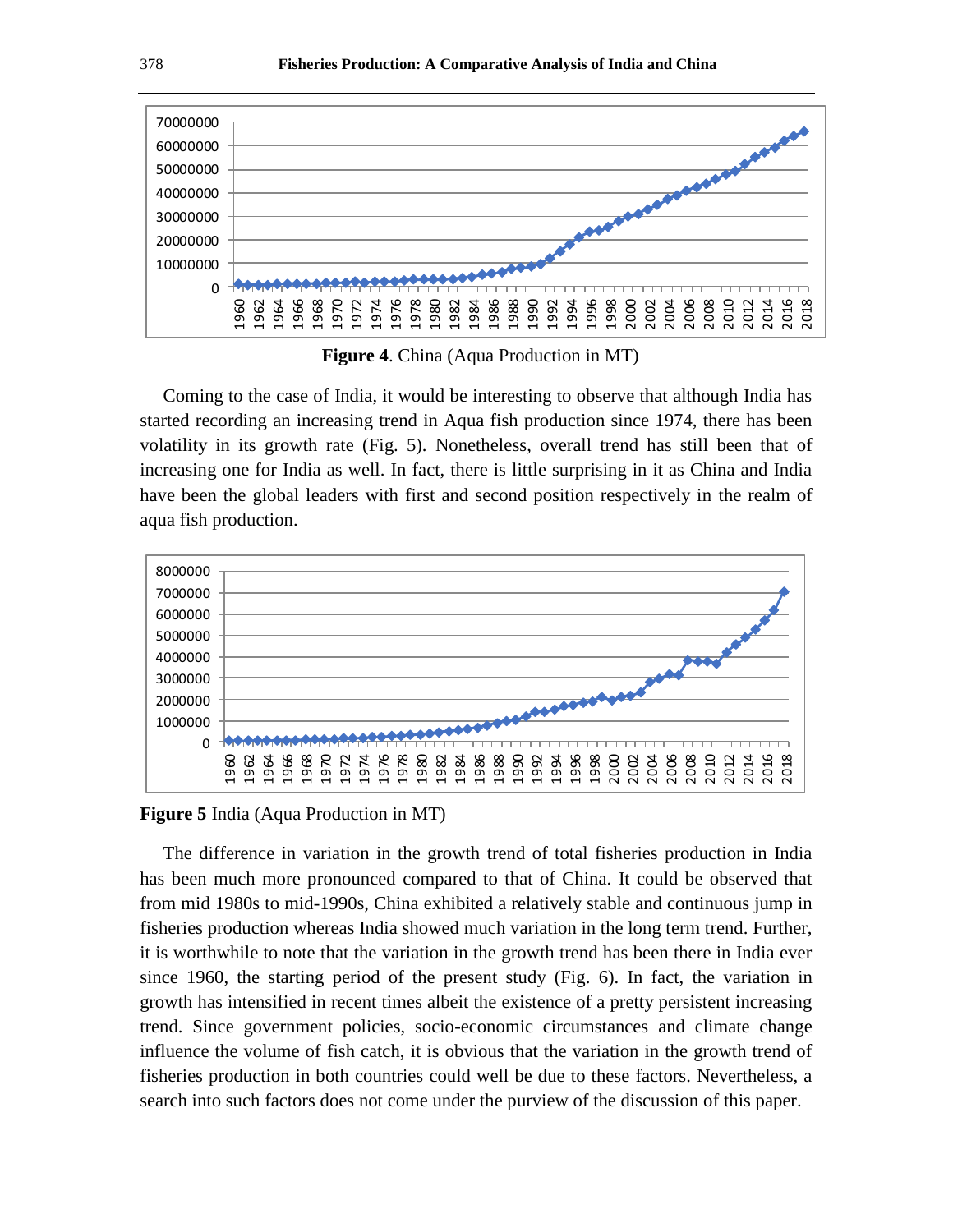| Year | China (Aqua<br><b>Production</b> | <b>India (Aqua</b><br><b>Production</b> ) | Year | <b>China</b><br>(Aqua<br><b>Production</b> | <b>India (Aqua</b><br><b>Production</b> ) |
|------|----------------------------------|-------------------------------------------|------|--------------------------------------------|-------------------------------------------|
| 1960 | 9,58,506                         | 44,843                                    | 1990 | 8,392,965                                  | 1,017,136                                 |
| 1961 | 7,77,762                         | 49,359                                    | 1991 | 9,695,110                                  | 1,225,261                                 |
| 1962 | 7,41,121                         | 54,368                                    | 1992 | 12,185,159                                 | 1,395,444                                 |
| 1963 | 8,56,931                         | 59,927                                    | 1993 | 15,221,669                                 | 1,416,702                                 |
| 1964 | 1,017,083                        | 66,096                                    | 1994 | 18,213,586                                 | 1,519,528                                 |
| 1965 | 1,159,540                        | 72,947                                    | 1995 | 21,152,498                                 | 1,658,807                                 |
| 1966 | 1,320,775                        | 80,561                                    | 1996 | 23,465,788                                 | 1,758,739                                 |
| 1967 | 1,315,911                        | 89,022                                    | 1997 | 23,747,400                                 | 1,864,322                                 |
| 1968 | 1,306,208                        | 98,471                                    | 1998 | 25,671,892                                 | 1,908,485                                 |
| 1969 | 1,513,849                        | 1,09,321                                  | 1999 | 28,000,956                                 | 2,134,814                                 |
| 1970 | 1,480,670                        | 1,21,671                                  | 2000 | 29,749,708                                 | 1,942,531                                 |
| 1971 | 1,790,968                        | 1,36,697                                  | 2001 | 31,102,502                                 | 2,120,634                                 |
| 1972 | 1,987,611                        | 1,53,958                                  | 2002 | 33,160,272                                 | 2,189,445                                 |
| 1973 | 1,823,366                        | 1,73,080                                  | 2003 | 34,891,716                                 | 2,316,947                                 |
| 1974 | 1,975,622                        | 1,92,321                                  | 2004 | 37,172,412                                 | 2,804,362                                 |
| 1975 | 2,157,727                        | 2,13,817                                  | 2005 | 38,943,268                                 | 2,973,126                                 |
| 1976 | 2,106,125                        | 2,38,123                                  | 2006 | 40,911,092                                 | 3,182,817                                 |
| 1977 | 2,788,044                        | 2,64,948                                  | 2007 | 42,530,160                                 | 3,114,762                                 |
| 1978 | 2,987,334                        | 2,94,854                                  | 2008 | 44,072,888                                 | 3,855,763                                 |
| 1979 | 2,901,626                        | 3,28,082                                  | 2009 | 46,062,876                                 | 3,798,842                                 |
| 1980 | 3,105,342                        | 3,65,180                                  | 2010 | 47,789,756                                 | 3,790,021                                 |
| 1981 | 3,033,775                        | 4,06,622                                  | 2011 | 49,147,608                                 | 3,677,584                                 |
| 1982 | 3,258,008                        | 4,52,939                                  | 2012 | 52,082,584                                 | 4,213,980                                 |
| 1983 | 3,657,489                        | 5,04,733                                  | 2013 | 55,029,056                                 | 4,555,209                                 |
| 1984 | 4,271,240                        | 5,72,000                                  | 2014 | 57,320,504                                 | 4,893,002                                 |
| 1985 | 5,026,016                        | 6,33,250                                  | 2015 | 59,368,940                                 | 5,263,002                                 |
| 1986 | 5,606,227                        | 6,86,260                                  | 2016 | 62,318,376                                 | 5,702,002                                 |
| 1987 | 6,325,967                        | 7,88,310                                  | 2017 | 64,358,480                                 | 6,184,869                                 |
| 1988 | 7,376,299                        | 8,93,330                                  | 2018 | 66,135,060                                 | 7,071,302                                 |
| 1989 | 8,101,298                        | 1,004,500                                 |      |                                            |                                           |

**Table 3** Aqua Fish Production in India and China During the period 1960-2018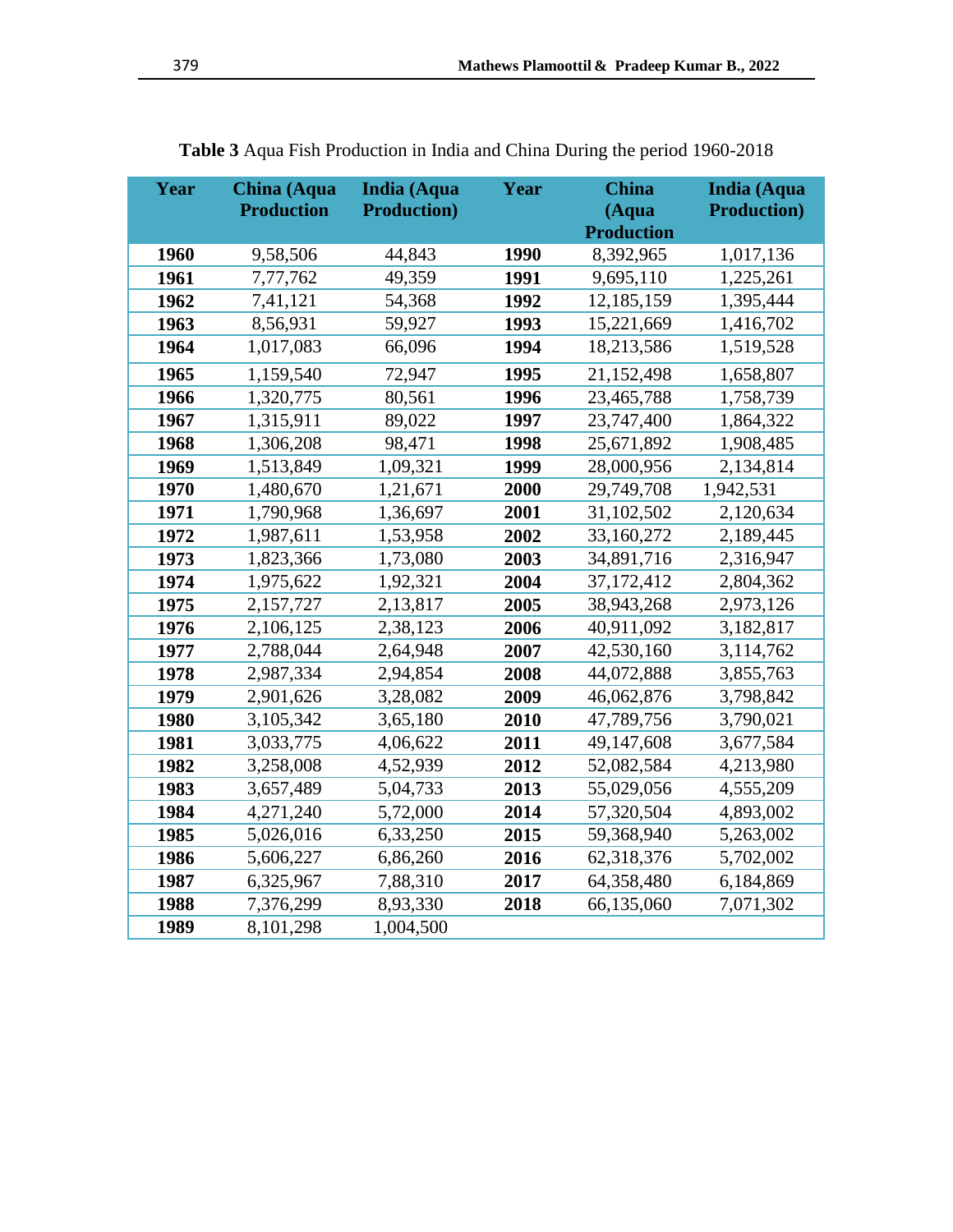

 **Figure 6** Trend in Fisheries Production in Metric Ton in both India and China

 Further, the difference in variation of the growth has also been discernible in the Aquaculture fish production as well. While China's long term growth has been steadier and steeper during the period under this study, India has shown relatively much pronounced volatility particularly in the second of the 1990s and first half of the 2000s. But in later part of the 2010s, the volatility in growth trend in respect of aqua production in India seems have been disappeared (Fig. 7).



**Figure 7.** Trend in Fisheries Production in Metric Ton in both India and China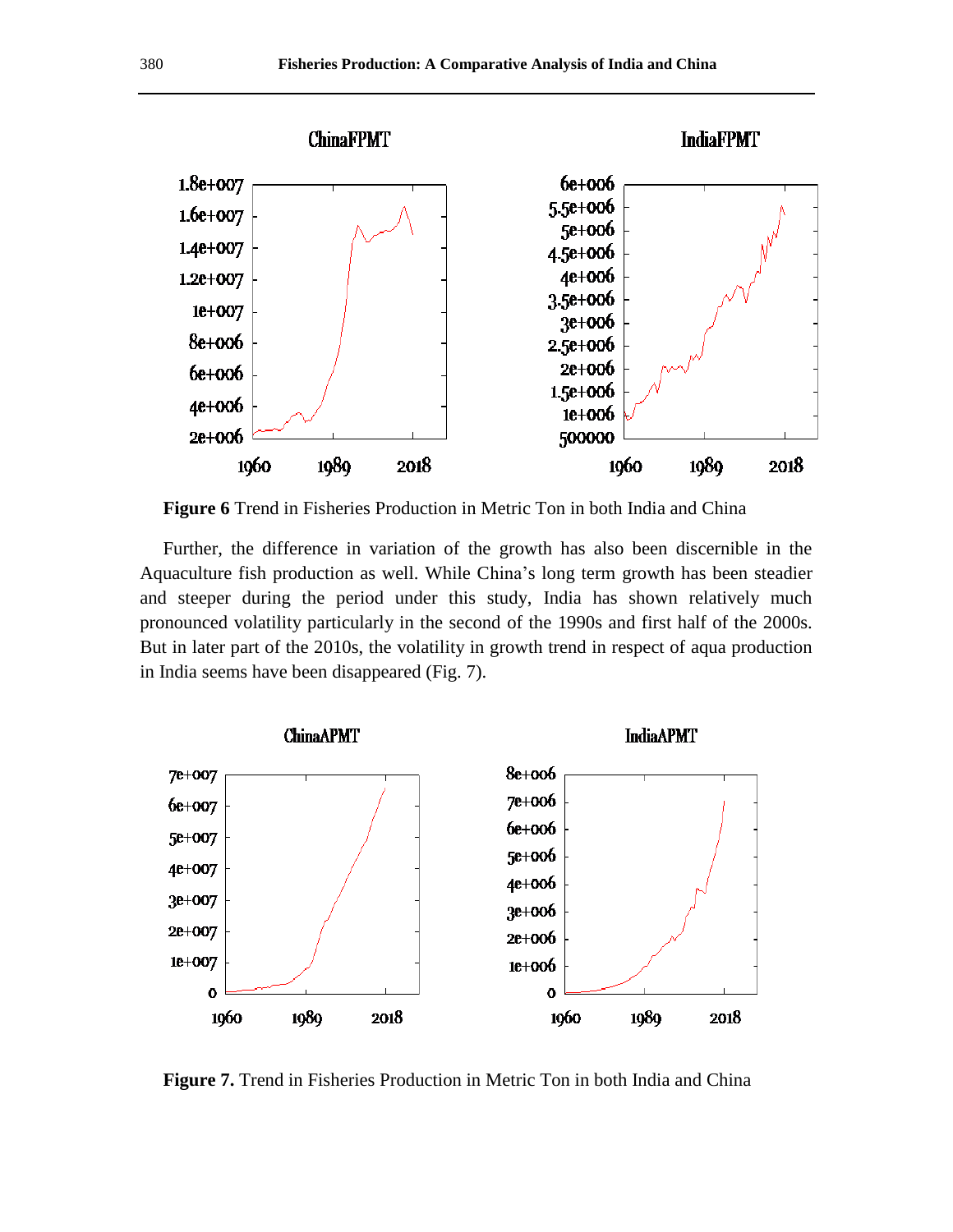# **CONCLUSION**

The China's hegemony in fish production remains unquestioned. This is evident from the fact that although growth wise there has been a little variation, China continues to have a better position in the case of total fish production particularly aquaculture production. The difference in fish production between India and China got widened in 1980s and 199s but in 2000s and 2010, it narrowed down. Although China has had a little edge over India in the fish production during the period 1960-2018, India has made remarkable accomplishment over China in recent times. When it comes to 2010s, in aquaculture production India appears to have made a turnaround relative to the growth rate of China. It is obvious that in 2010s, India registered a growth rate of 78 percent almost the same as in 2000s while China's decadal growth rate went down further to a little over 50 percent. However, the difference in variation in the growth trend of total fisheries production in India has been much more pronounced compared to that of China. The difference in variation of the growth has also been discernible in the aquaculture production as well. While China's long term growth has been more steady and steep during the period under this study, India has shown relatively much pronounced volatility particularly in the second of the 1990s and first half of the 2000s. But in later part of the 2010s, the volatility in growth trend in respect of aqua production in India seems have been disappeared.

**Acknowledgments:** The first author is thankful to DST- SERB, Government of India for sanctioning Core Research Grant for funding this research work.

# **REFERENCES**

- **Adeleke, B. ; Robertson-Andersson, D., Moodley, G. and Taylor, S.** (2020). Aquaculture in Africa: A Comparative Review of Egypt, Nigeria, and Uganda Vis-À-Vis South Africa. Reviews in Fisheries Science & Aquaculture, pp.167- 197.
- **Ayyappan, S. and Krishnan, M.** (2004). Fisheries Sector in India: Dimensions of Development. Indian Journal of Agriculture Economics, pp.391-412.
- **Beatrice Crona, E. W.** (2020). China at a Crossroads: An Analysis of China's Changing Seafood Production and Consumption,. One Earth.
- **Club, E. S.** (2018). EU Science Club. Retrieved July 13, 2021, from How much fish do we consume? First global seafood consumption footprint published: https://ec.europa.eu/jrc/en/news/how-much-fish-do-we-consume-first-globalseafood-consumption-footprint-published
- **FAO.** (2018). Globefish: Monthly Trade Statistics. GLOBEFISH.
- **FAO.** (2020). The State of World Fisheries and Aquaculture*.* Rome: FAO, United Nations.